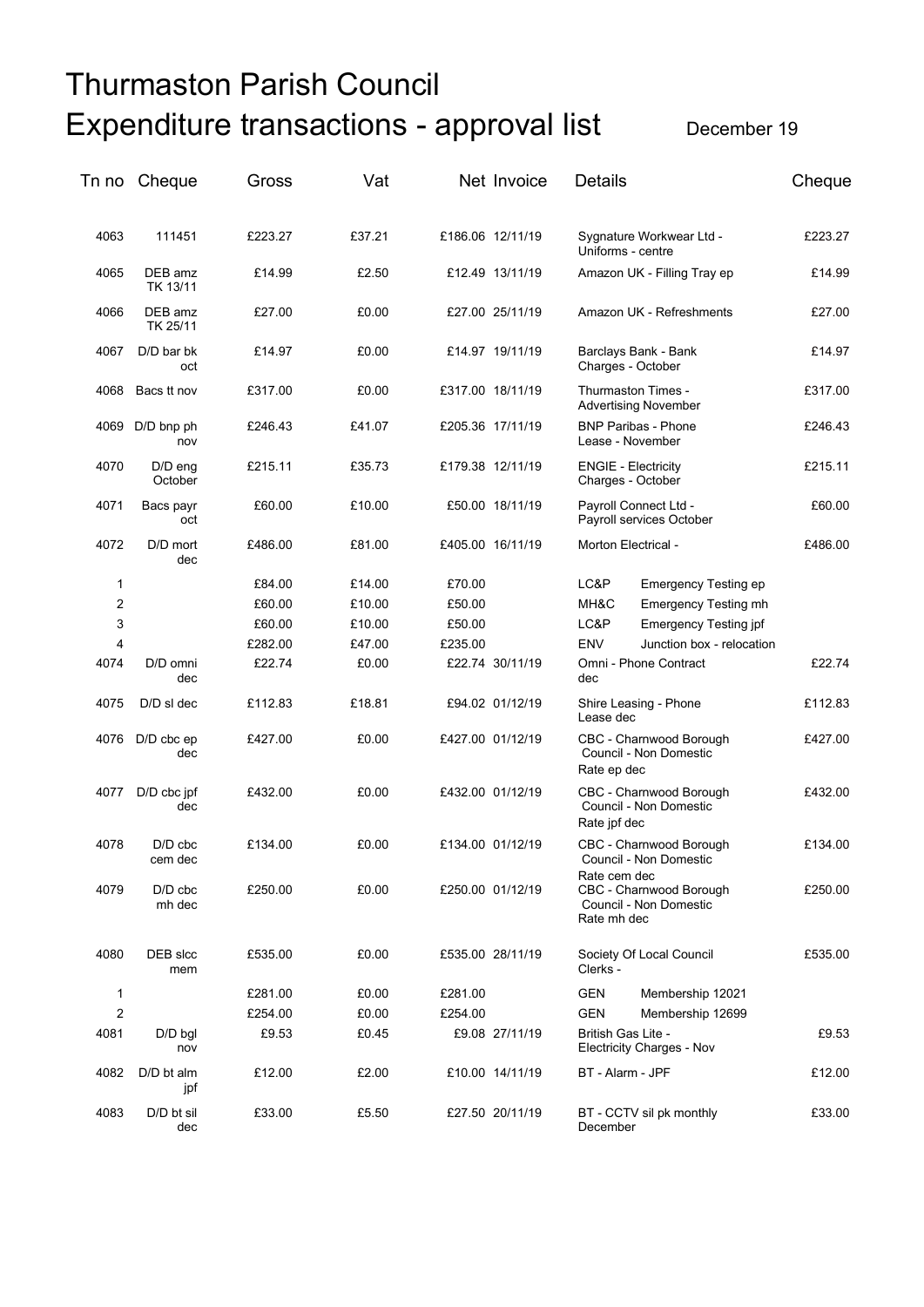|                  |                              |           | Thurmaston Parish Council                               |        |                  |                                                                                          |                     |           |
|------------------|------------------------------|-----------|---------------------------------------------------------|--------|------------------|------------------------------------------------------------------------------------------|---------------------|-----------|
|                  |                              |           | Expenditure transactions - approval list<br>December 19 |        |                  |                                                                                          |                     |           |
|                  | Tn no Cheque                 | Gross     | Vat                                                     |        | Net Invoice      | <b>Details</b>                                                                           |                     | Cheque    |
|                  |                              |           |                                                         |        |                  |                                                                                          |                     |           |
| 4084             | D/D bt<br>phone nov          | £91.80    | £15.30                                                  |        | £76.50 27/11/19  | BT - Phones - November                                                                   |                     | £91.80    |
| 4085             | D/D asd<br>589960            | £1,135.04 | £189.17                                                 |        | £945.87 28/11/19 | Asd Wholesale Ltd - Bar<br>Stock 589960                                                  |                     | £1,135.04 |
| 4086             | DEB mk<br>harr GS            | £90.00    | £15.00                                                  |        | £75.00 27/11/19  | Mark Harrod Ltd - Boot<br>brushes ep (3g)                                                |                     | £90.00    |
| 4087             | 111452                       | £50.00    | £0.00                                                   |        | £50.00 26/11/19  | Royal British Legion -<br>Poppy Appeal - donation<br>for wreath                          |                     | £50.00    |
|                  | 4088 D/D evfl dec            | £83.59    | £0.00                                                   |        | £83.59 02/12/19  | Everflow Ltd - Water<br>charges - December                                               |                     | £83.59    |
| 4089             | D/D loc ex<br>dec            | £17.99    | £3.00                                                   |        | £14.99 01/12/19  | Local Exposure - Go<br>Cardless - Google monthly<br>- december                           |                     | £17.99    |
| 4090             | $D/D$ peac<br>nov            | £554.03   | £92.34                                                  |        | £461.69 17/11/19 | PEAC (UK) Ltd -<br>Photocopies - lease rental<br>nov                                     |                     | £554.03   |
| 4091             | DEB asda<br>TK mic           | £70.40    | £0.00                                                   |        | £70.40 28/11/19  | ASDA - Microwave oven x<br>2 EP                                                          |                     | £70.40    |
| 4092             | 111453                       | £342.00   | £57.00                                                  |        | £285.00 28/11/19 | I.P.I - Independent<br>Playground Inspections<br>Ltd - Playground<br>Inspection - annual |                     | £342.00   |
| 4093             | 111454                       | £98.92    | £16.49                                                  |        | £82.43 13/11/19  | Travis Perkins Ltd -                                                                     |                     | £98.92    |
| 1                |                              | £16.82    | £2.80                                                   | £14.02 |                  | LC&P                                                                                     | Safety tape         |           |
| $\overline{2}$   |                              | £82.10    | £13.69                                                  | £68.41 |                  | LC&P                                                                                     | Safety equipment    |           |
| 4094             | <b>DEB CRB</b><br>TK err nov | £5.00     | £0.00                                                   |        | £5.00 29/11/19   | CRB Direct - CRB - error                                                                 |                     | £5.00     |
| 4095             | 102242/4                     | £230.14   | £10.53                                                  |        | £219.61 05/12/19 | Petty Cash -                                                                             |                     | £230.14   |
| 1                |                              | £16.34    | £0.00                                                   | £16.34 |                  | GEN<br>Postage                                                                           |                     |           |
| $\boldsymbol{2}$ |                              | £42.35    | £0.00                                                   | £42.35 |                  | LC&P                                                                                     | Refreshments        |           |
| 3                |                              | £35.99    | £6.00                                                   | £29.99 |                  | MH&C<br>Petrol                                                                           |                     |           |
| 4                |                              | £15.00    | £0.00                                                   | £15.00 |                  | <b>GEN</b>                                                                               | Festive gift        |           |
| 5                |                              | £28.99    | £0.00                                                   | £28.99 |                  | LC&P                                                                                     | Repairs ep          |           |
| 6                |                              | £68.25    | £4.00                                                   | £64.25 |                  | MH&C                                                                                     | Repairs mh          |           |
| 7                |                              | £20.00    | £0.00                                                   | £20.00 |                  | <b>GEN</b>                                                                               | Telephone top up DH |           |
| 8                |                              | £3.22     | £0.53                                                   | £2.69  |                  | LC&P                                                                                     | Refreshments vat    |           |
| 4096             | <b>DEB</b><br>posoff TK      | £15.90    | £0.00                                                   |        | £15.90 05/12/19  | Miscellaneous - Postage -<br>post office                                                 |                     | £15.90    |
| 4097             | D/D barcd<br>nov             | £116.33   | £6.60                                                   |        | £109.73 30/11/19 | Barclaycard - Monthly<br>charges - Nov                                                   |                     | £116.33   |
| 4098             | 111455                       | £864.00   | £144.00                                                 |        | £720.00 03/12/19 | PF UK Ltd - Flushing of<br>raidiators MH                                                 |                     | £864.00   |
| 4099             | 111456                       | £122.10   | £20.35                                                  |        | £101.75 21/11/19 | Lamps & Tubes<br>Illuminations Ltd - Parts -<br>rope light - christmas<br>decoration     |                     | £122.10   |
| 4100             | 111457                       | £30.00    | £0.00                                                   |        | £30.00 27/11/19  | Shaun Lawson - Repairs<br>to toilets mh                                                  |                     | £30.00    |
| 4101             | 111458                       | £60.00    | £10.00                                                  |        | £50.00 30/11/19  | <b>Energy Efficiency Experts</b><br>Ltd - Bar store cooler<br>service                    |                     | £60.00    |
| 4102             | 111459                       | £12.02    | £2.00                                                   |        | £10.02 05/12/19  | <b>Byrite Electricals Ltd -</b><br>Light bulbs ep                                        |                     | £12.02    |